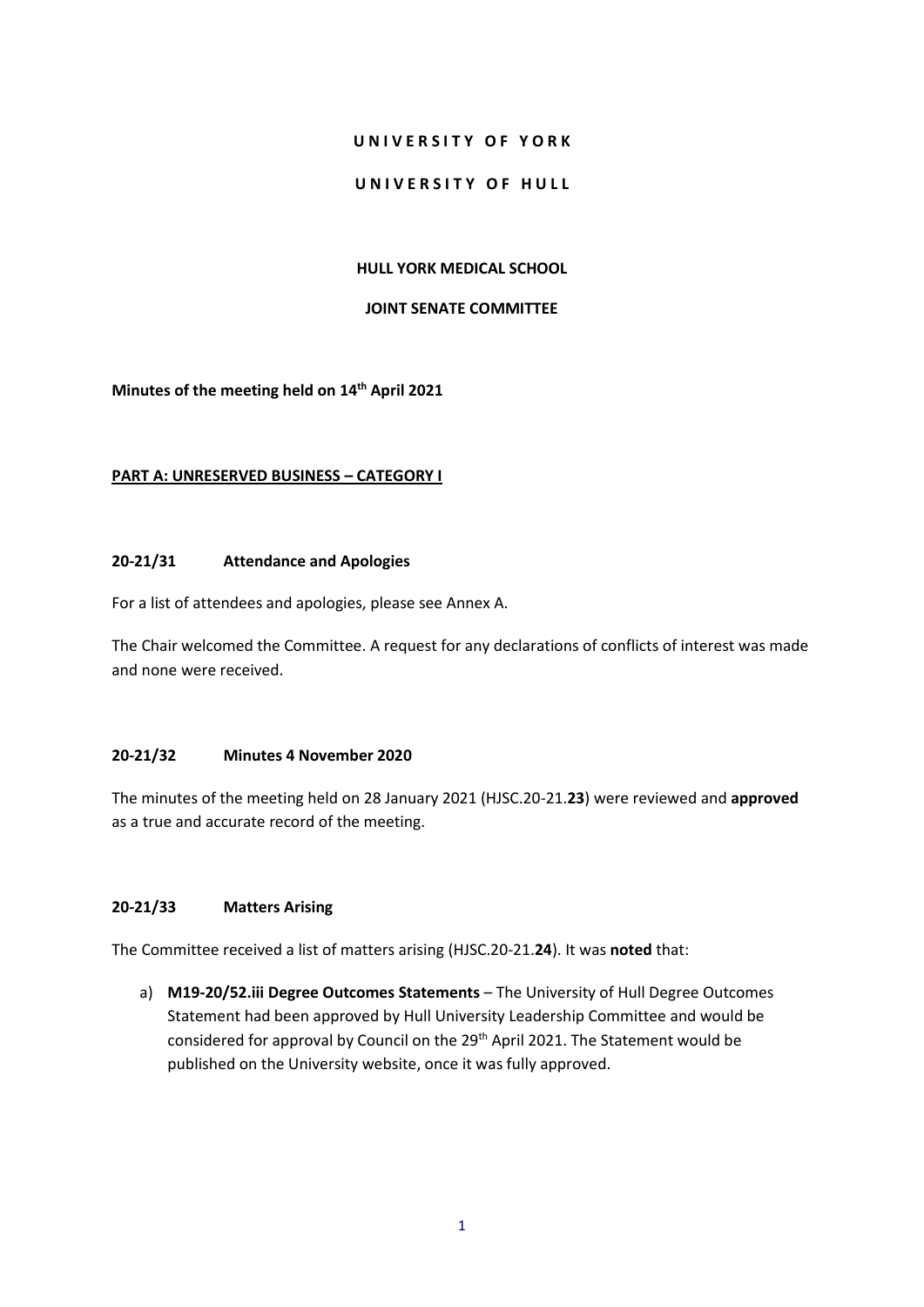## **20-21/34 To Receive a Report of Chair's Actions Undertaken Since the Last Meeting**

The Committee **received** a list of Chair's Action approvals (HJSC.20-21.**25**) since the last meeting. The Chair or Deputy Chair **approved**:

- i. Contingency plans for MB BS Phase 1 Summer Assessments, due to the ongoing pandemic:
	- Applied Life Science (ALS) and Health and Society (H&S) to move the summative written papers (Years 1 & 2) from face to face to online, time limited, open book examinations. No changes to content.
	- Anatomy Spotter assessment to be delivered in person, in a Covid secure manner, in Anatomy departments at York and Hull.
	- Information Skills no change to Year 1, and to move to online for Year 2, via blackboard, (the questions are within the H&S written exam 3), it is usually delivered in the computer lab. No change to content.
	- Summative OSCE Year 2 to change from 8 stations to 6 stations OSCE, delivered via MS Teams instead of onsite (removing physical examination stations).
	- To defer the OSLER I (Year 2) to autumn term next academic year 21/22.
- ii. Contingency plans to protect academic achievements in Postgraduate Taught programmes. These comprised temporary changes to the PGT Awards Criteria for 2020/21, in that rather than requiring both ISM and taught module averages to be over a stated figure for the award of merit or distinction, it can be either the ISM or the weighted average of taught modules that can be above the stated figure. These changes are the same as what were approved in 2019/20, and have been considered in context with the University of Hull and University of York rules.

Additionally, further actions were approved in respect to Module impact statements and Student transcripts.

- Module Impact Statements The PG BoE meetings would be able to consider module impact statements to be fully informed of circumstances or changes made and consider any anomalies in student performance.
- Student Transcripts Approval to include a statement on student transcripts to summarise modifications made to the criteria of the award, to note that any changes made to the criteria of the award were to strike a balance between the impact of Covid-19 on student assessment performance and protecting the standards of the award.
- iii. Temporary amendments to the Mitigation and Extenuating Circumstances (MEC) Policy affecting assessments and examinations. The temporary changes to the HYMS policy affect UG and PGT assessments for 2020/21 academic year. The HYMS policy broadly aligns with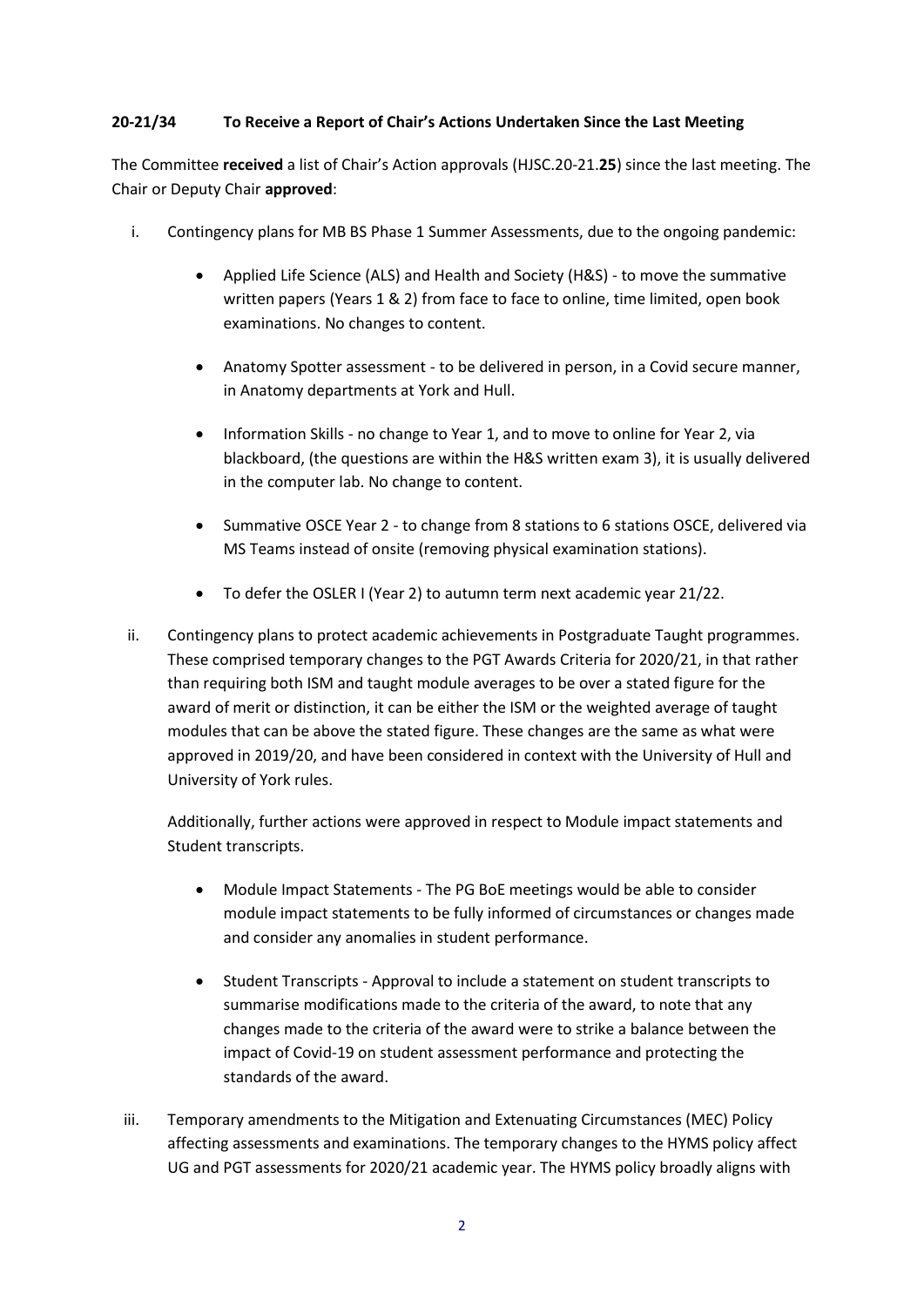the temporary changes that have been made to the parent University policies, but the main discrepancy is in respect to the requirement to provide evidence to support a MEC application. The changes to the policy are as follows:

- To add a paragraph to the policy to signpost to the valid criteria for MEC
- A sudden IT failure/unreliability impacting on student submission will be accepted as MEC. This change was to take effect from 1 Dec 2020
- To allow students to self-certify as evidence (limited to 2 self-certifications per trimester and must be submitted within 10 days of assessment), if by obtaining evidence this would put pressure on the NHS. This aligns more with the University of Hull's temporary arrangements. This change was to take effect from 4 January 2021.
- iv. Contingency arrangements to Phase II summative assessments 2020/21:
	- Year 3 Applied Life Sciences exams and Health and Society MCQ/EMQ/MEQ exam paper to change the mode of delivery – to be delivered online instead of in person exam, via MSCAA platform, closed book, timed exam and invigilated by HYMS staff.
	- Year 3 OSCE (8 stations) face to face to be changed to 6 stations and will continue to be delivered face to face in a Covid secure sports hall.
	- Year 4 Applied Life Sciences exams and Health and Society MCQ/EMQ/MEQ exam papers to change the mode of delivery – to be delivered online instead of in person exam, via MSCAA platform, closed book, timed and invigilated by HYMS staff.
	- Year 4 OSLER to replace the use of real patients with simulated patients, the format will remain the same, to continue to be delivered face to face and will take place in a Covid secure location.

## *Secretary's note added – 14 April 2021*

Since the circulation of papers, the Chair approved further changes to the above contingency arrangements for MB BS Phase II summative assessments 2020/21 that were approved in January 2021. The rationale for these changes was in response to concerns raised after they were shared with the student cohort, in respect to ensuring robustness in the written assessments and concerns about a lack of a Year 4 resit opportunity.

- Phase II written assessments to take place in-person on university campuses (instead of remote delivery by MSC-AA platform and Blackboard, with invigilation via Zoom). It was the School's preference that these exams are still delivered online using campus PC labs, which will offer them some flexibility to move to online remote delivery at short notice if required.
- The inclusion of in-year resit exams for Year 4 students, to allow an additional safety net for both students who do not meet the required standard at first sit and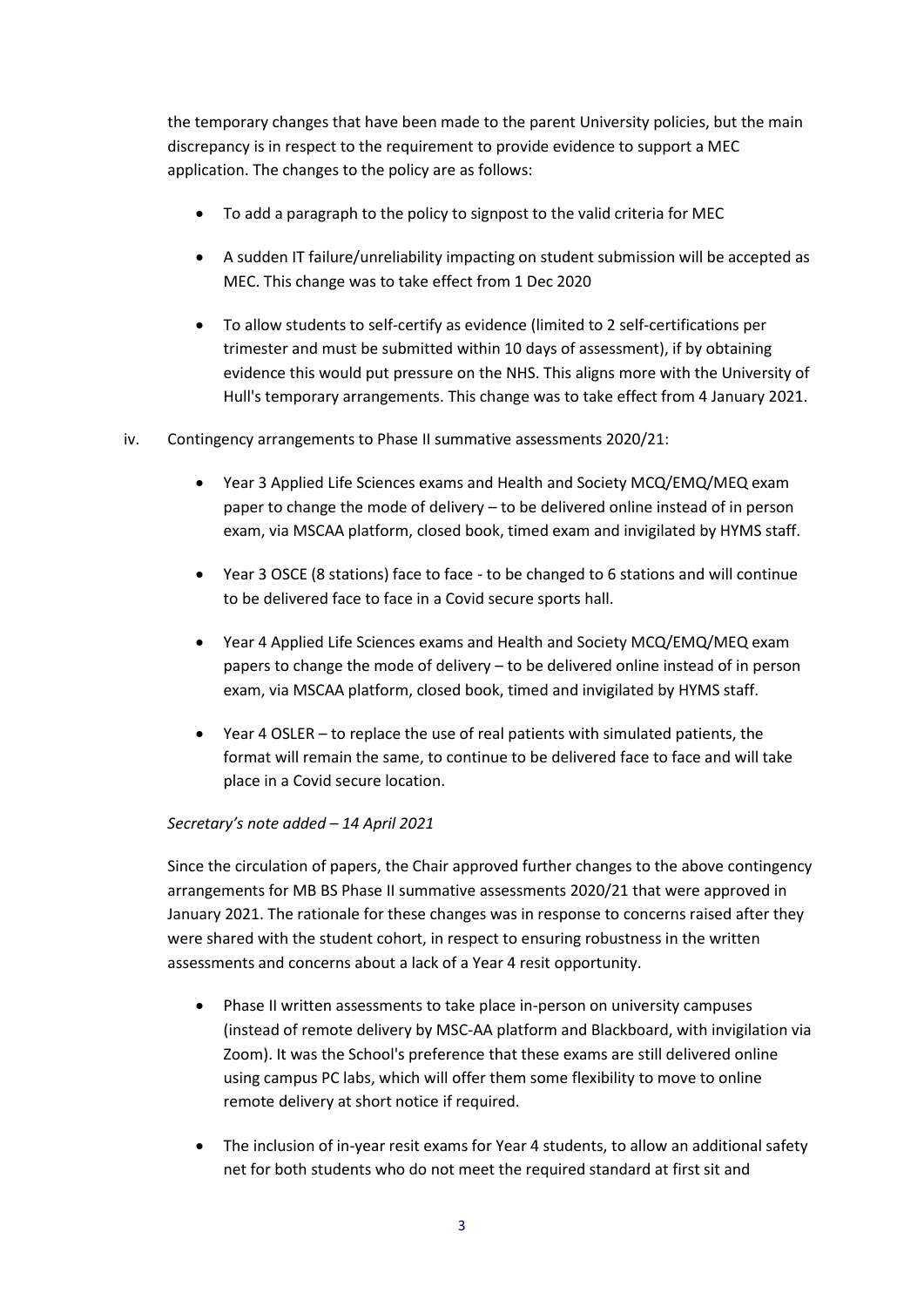students who are not able to attend the first sit in person due to a positive Covid test/self-isolation. As this is an in year change to the Y4 assessment process and normally students would have an opportunity to repeat Y4 if the first sit exam is failed, all students failing the in-year resit this year will be given an automatic opportunity to re-take Y4 in 2021-2022 with one further exam attempt in May 2022.

- v. The existing proposal for the calculation of student deciles for the Educational Performance Measure (part of MB BS students' application to the UK Foundation Programme), previously submitted and approved by HYMS Joint Senate, was re-visited following further representation from students, and approval was given to change the calculation method for deciles this year to use Year 2 and Year 4 results, weighted 70:30 in favour of Year 4. In recent years the decile calculation has used both Year 3 and Year 4 results, but the current Year 4 cohort contains some students who have taken an intercalated degree and so have a summative Year 3 assessment result, however, most of this cohort do not have a summative Year 3 result due to the cancellation of the Year 3 summative assessments in 2020. This was the fairest solution given that the results contribute to a whole cohort ranking.
- vi. The appointment of Professor Andrew B Hassell, Professor of Medical Education, Hon Consultant Rheumatologist, Haywood Hospital, Midlands Partnership Foundation Trust as an external assessor panel member for the rescheduled periodic review of the School to be held on 21st June 2021. Professor Hassell was replacing Dr K Jason Ward (Faculty of Medicine and Health, University of Leeds) who was previously approved, but subsequently was not available for the rescheduled review.

## **20-21/35 To Receive an Oral Report from the Student Representatives**

- a) The VP Academic, GSA reported that the GSA Leadership elections had recently opened on the  $29<sup>th</sup>$  March, for 6 weeks, the deadline for nominations was the 10<sup>th</sup> May 2021. Members noted that there would be a new VP Academic representative elected for next academic year, as this was her final year in post.
- b) The President and Academic Officer, YUSU informed the Committee that YUSU had held its elections recently and were pleased to report that they had both been re-elected. Planning for YUSU Excellence Awards and the wider awards season was currently underway. No issues had been raised by HYMS students.
- c) The Chair of the Student Staff Committee, HYMS informed the Committee that Phase I students were pleased to be returning to placements, Phase II students were busy with revision for upcoming assessments and Phase III had completed their final assessments and results had been finalised.

A number of issues had been raised by Phase II students related to the contingency arrangements, which had now been resolved. Students had raised concerns regarding the proposed method of delivery of the Phase II summative written exams being carried out online. The main concerns were related to the robustness of the invigilation and therefore the integrity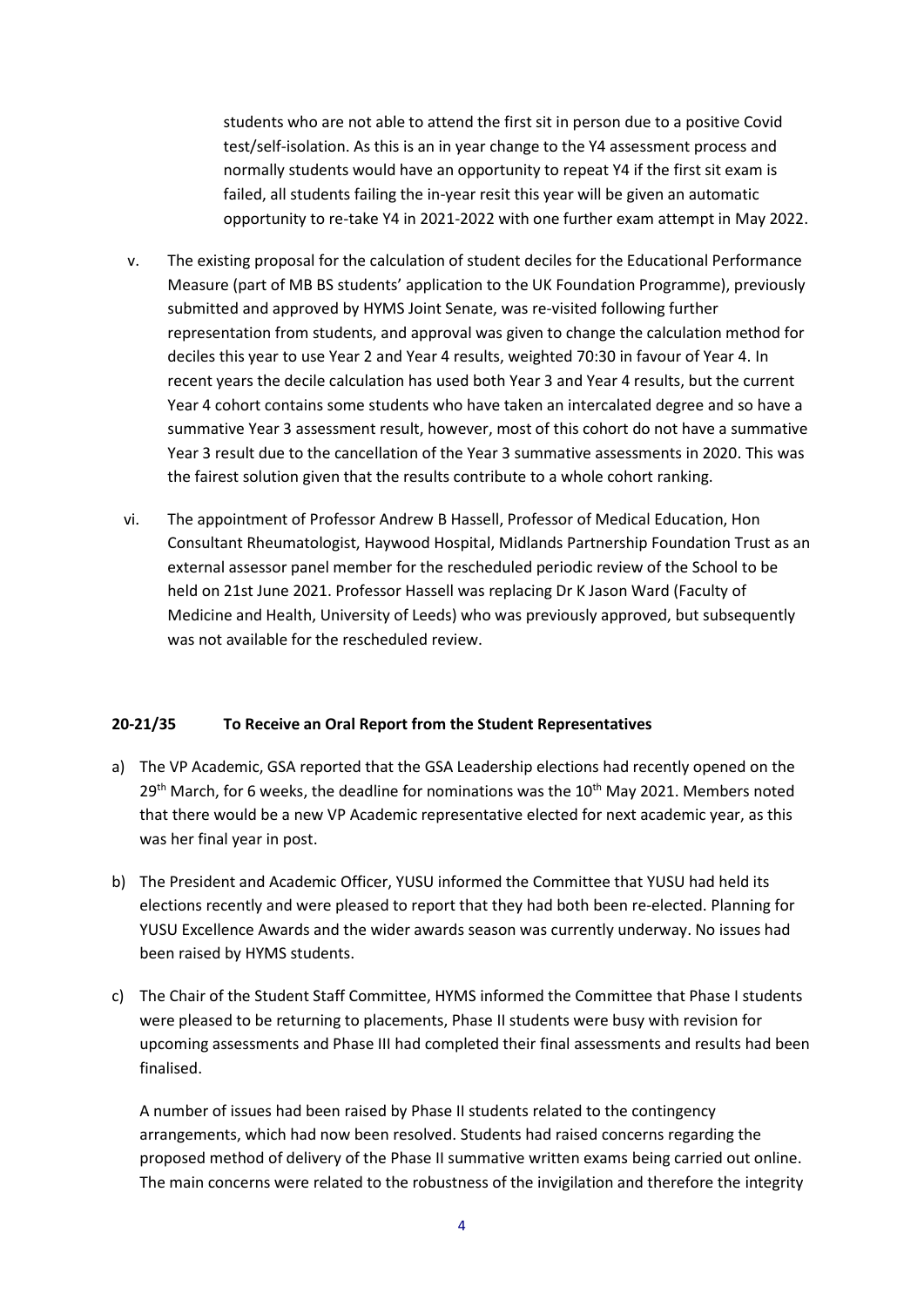and validity of results, further changes had subsequently been approved (20-21/34 refers). Furthermore, concerns had been raised regarding the Decile calculation methods for Year 4, as a large proportion of the cohort had not gained a Year 3 result due to assessments being cancelled last year. The Chair thanked the School for the student-centred way in which they dealt with the issues raised.

- d) The President of Education, HUU had nothing to report.
- e) The HYMS Students' Officer, Students' Union, Hull had recently been appointed and was welcomed by the Committee. He had nothing to report.

## **20-21/36 To Receive a Verbal Report from the Dean of HYMS**

a) The Dean drew the Committee's attention to the following updates:

i. Admissions. Offers for 2021 entry to the 5-Year MB BS programme were noted. Medical Schools would not be allowed to overshoot in the 2021 admissions cycle, therefore it was expected that the majority of Medical Schools would slightly undershoot and therefore need to enter Clearing in some form this cycle, and this would likely become part of the norm in the future. The UCAS acceptance deadline had been extended to 10th June, due to the Covid-19 disruption, the School was comfortable with the current conversion rates. Offers for 2021 entry to the 6-Year MB BS Gateway programme (open to home students only), were on track and had seen an increase in offers compared to last year.

It was still relatively early in the PGT admissions cycle, but there was a healthy number of applications and offers so far for most programmes. A variety of conversion activities had taken place this cycle, including pre-recorded, on demand content and live events.

- ii. Covid-19 responses: MB BS Phase III had completed their final year assessments and the School had reported similar outcomes to previous years (i.e. no detrimental impact due to the pandemic). Further contingency arrangements had been approved and put in place for the Phase I and II assessments. Year 4 had raised a concern related to the Decile calculations and the team were discussing this at length with students, and the issue would be resolved this week. A lighter touch approach was being taken for students with Mitigating and Extenuating Circumstances, and the Policy had been revised to better align with the parent Universities.
- iii. The NSS was due to close on  $30<sup>th</sup>$  April, and the current response rate was 78.7%, with a target of 90% which included a prize draw incentive. There had been significant engagement with the student cohort to encourage responses.
- iv. Staff Wellbeing has continued to be a priority for the School, with regular communications to staff as well as Wednesday afternoon sessions, for staff to come together as a community. Discussions were taking place regarding the staff return to campus. A school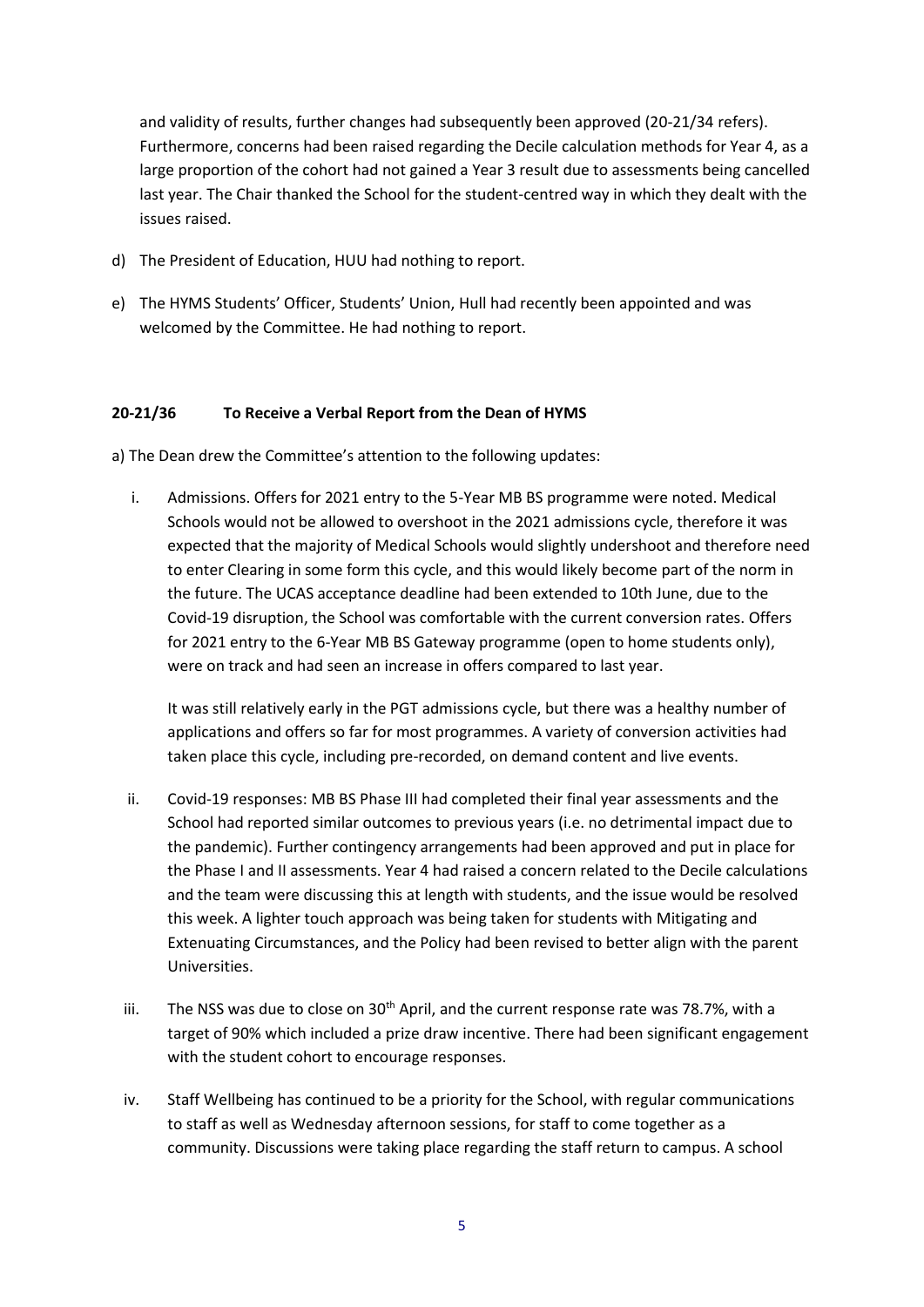wide engagement exercise would be undertaken over the coming weeks to consider what a fuller return to campus would look like for HYMS.

- v. Business Systems remained a priority due to the potential impact on student and user experience. The replacement of legacy systems was recognised on the risk register. A Business Steering Group had been established and the immediate priorities were completion of agreed Open Campus deliverables and enhancements; Assessment and Progression; Curriculum Mapping. Business Analyst resource was being pursued with support from the University of York.
- vi. The main achievements since the 2015 Strategy included preparing students for the NHS, expansion of the UG Medicine programme; new 6-year Medicine with a Gateway programme; new Postgraduate Taught programmes; outperforming widening participation targets; re-establishing local NHS partnerships and investments in research, academic educators and facilities, and increased emphasis on equality and diversity to provide an inclusive and supportive environment for all students, staff and partners.

The initial draft of the new Strategy was currently being consulted on with colleagues, students and partners. The School was aiming to present the finalised Strategy to Joint Senate on 30th June and the Strategic Planning group on 1st July.

- vii. There were a number of essential staffing roles approved and being recruited to, and it was reported that Jimmie Leppink, Senior Lecturer in Medical Education would be leaving on the 1<sup>st</sup> June 2021. Recent appointments included an accountant, accounts assistant, Chief Operating Officer, two lecturers and a new MB BS Programme Director.
- viii. The key priorities for the next three months were to:
	- Support staff and students through the continued impact of the pandemic on work and study;
	- Complete financial planning for 21/22;
	- Prepare for the first larger cohort entering Year 3:
	- Preparation for arrival of new colleagues;
	- Strategy development and engagement.

b) During the discussion Dr Barry Lee commented that he would be interested to see a draft of the HYMS Strategy, to find out more about the Schools plans related to equality and diversity, as well as interdisciplinary opportunities for students. Dr Lee noted that an Interdepartmental and Cross Faculty Teaching Working Group had recently been reinstated by the University Teaching Committee at York, in which he was Chair. The Working Group were looking at developing interdisciplinary teaching at York, as well as focusing on equality and diversity. The Dean agreed to share details with Dr Lee.

**Action: Dean**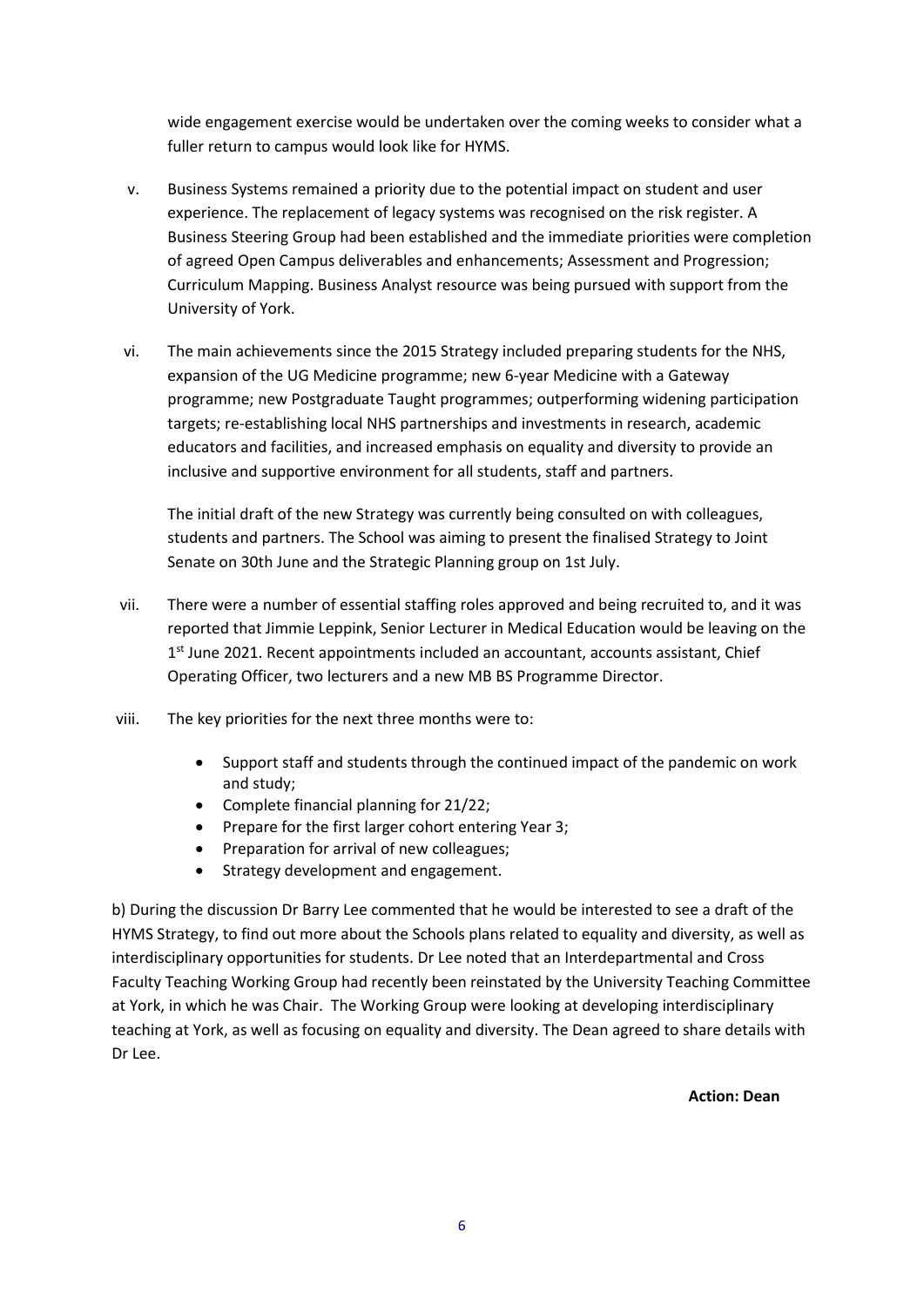# **20-21/37 To receive an update on the Periodic Review of HYMS' learning and teaching provision**

The Committee **received** an update of plans for the Periodic Review of HYMS' learning and teaching provision to be led by the University of York, taking place on Monday 21st June (HJSC.20-21.**26**). The Periodic Review had to be postponed from last year, due to the pandemic. The Academic Support Office, at the University of York would be leading on the Periodic Review of all learning and teaching activity in HYMS, on behalf of both universities and as agreed with the Dean and colleagues in the School.

The review would consist of slightly smaller meetings with staff and students, carried out online, balancing a lighter-touch approach, whilst ensuring a meaningful and enhancement-focused review. The Review would largely draw on the documentation submitted in 2020, but the School would provide an update on the Self Evaluation document to report on developments since last year. Since the papers were circulated, there had been a change to the internal panel members, Mr Wayne Williams was unable to attend the reschedule date and had been replaced by Dr Justin Morris.

Members noted that the Periodic Review was taking place during the MB BS assessment period, so it may be a challenge to engage students at that time (Year 1 assessment period ends on  $23^{rd}$  June). The Chair of the Student Staff Committee, HYMS suggested that the Phase I and II students would be keen to be involved though, and also suggested engaging MED SOC representatives, other Student Representatives as well as Student Ambassadors, to ensure a wider diverse and inclusive group of students.

## **20-21/38 Policy on Student Representation**

The Committee **considered** a Policy on Student Representation (HJSC.20-21.**27**). The Chair of Board of Studies introduced the paper and noted that the Policy was a result of huge collaborative efforts of HYMS student representatives, HYMS, University of York, University of Hull, YUSU, GSA and HUSU to provide a formal framework for delivery, quality assurance and supervision of student representation within the School. The Policy articulated the current practices and also introduced new expectations from the School, its student representatives and its partner organisations for the delivery of effective student representation. The policy applied to all HYMS students and programmes, including the student representation for each postgraduate taught and research programme.

The Committee **approved** the Policy on Student Representation and thanked the Chair of Board of Studies for presenting the report. The Committee also thanked the current and former Chair of Student Staff Committee, HYMS for their contributions to the report.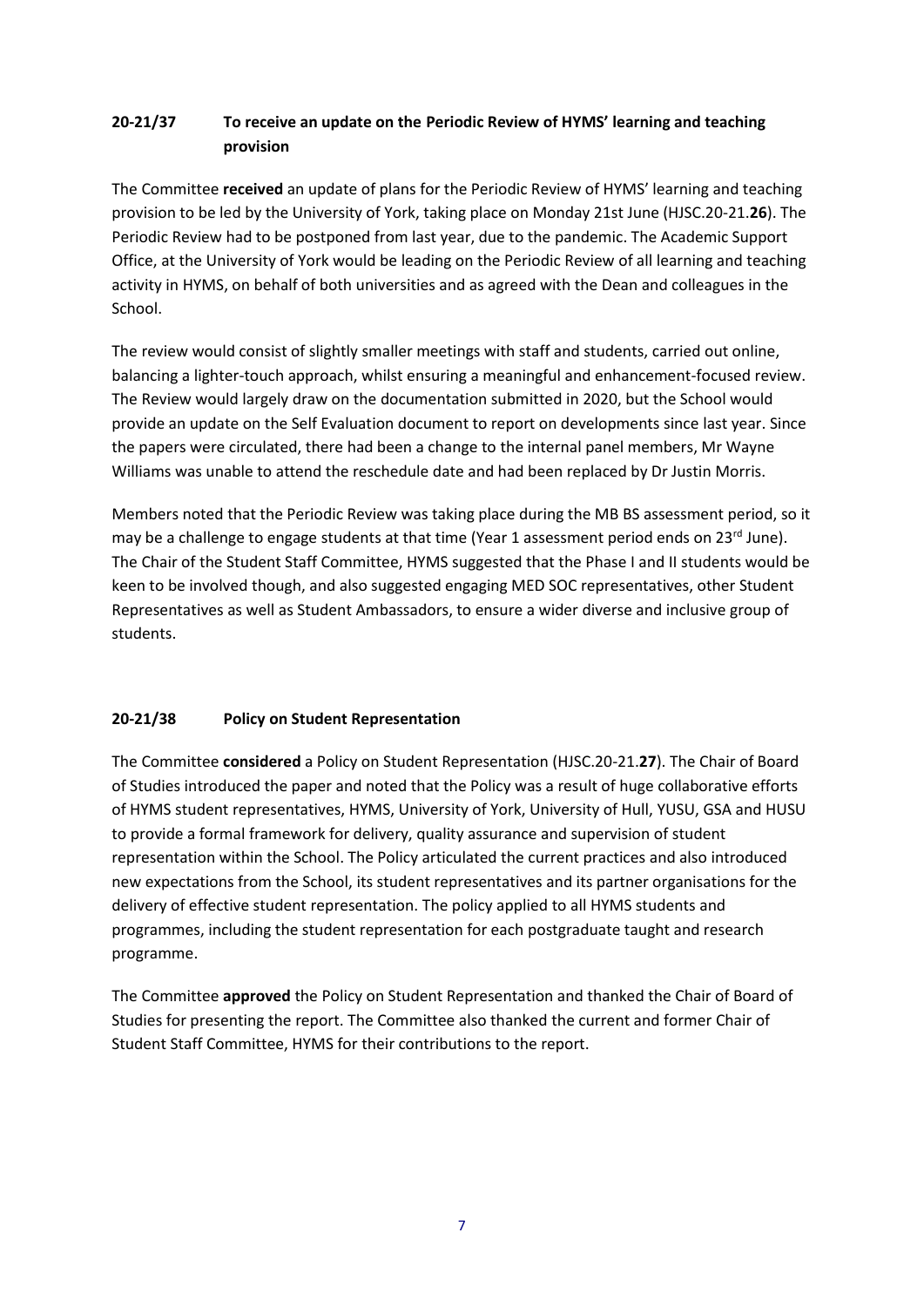# **20-21/39 Postgraduate Taught External Examiners' Reports and School's responses to the Summary of Issues**

The Committee **discussed** the Postgraduate Taught External Examiners' Reports and School's responses to the Summary of Issues (HJSC.20-21.**28**). The Chair of Board of Studies introduced the paper and noted that the External Examiner Summary Report was usually an appendix of the Annual Programme Review (APR), but as the APR was cancelled due to the pandemic, the Chair of the Postgraduate Exam Board had worked with the Programme Directors to reflect and respond to external examiners' comments. The Summary Report had also gained significant scrutiny and approval by the Board of Studies.

Members commented on the comprehensive reports provided by the external examiners and extensive responses from the School, addressing issues or suggestions raised. The Deputy Dean highlighted the external's comments (for the Postgraduate Training Scheme programme) in relation to modules managed by the parent universities, and queried if they had been shared with them. The concerns raised were relating to inconsistent supervisor feedback, as well as suggestions to introduce a marking scheme for some/all of the PGT modules with pass/fail award criteria, to increase student and supervisor engagement, sense of achievement and motivation to students. The Chair of Board of Studies agreed to check that the comments had been shared.

## **Action: Chair of Board of Studies**

The Chair thanked the Chair of Board of Studies for presenting the report.

## **20-21/40 Annual Report on Undergraduate Admissions 2020**

The Committee **received** the Annual Report on Undergraduate Admissions 2020 (HJSC.20-21.**29**). The Director of Admissions presented the report which covered the selection process during 2019/20 for entry into 2020/21 for the MB BS Medicine (5 year) and the MB BS Medicine with a Gateway Year (6 year) programme. During the discussion the Committee **noted** the following:

- This year was an exceptionally challenging year following the onset of the Covid-19 pandemic with significant disruption to the admissions cycle for 2020-entry, particularly the summer exam series and standard confirmation processes, resulting in higher non fulfilment rates, and significant pre-confirmation cohort undershoots to both programmes, however, implementation of a contingency action plan at confirmation achieved the initial agreed target cohorts.
- Further complexity included a government issued 'triple lock' guarantee to all school/college candidates to accept the highest awarded grades from the calculated grades. Final agreed upper limit cohorts for MB BS and MB BS with a Gateway Year 2020-entry were agreed.
- The School remained committed to supporting the agenda of Widening Participation in medicine and were pleased to see that the Widening Participation Flag (of Home/EU students) had increased to over a third (37.3%).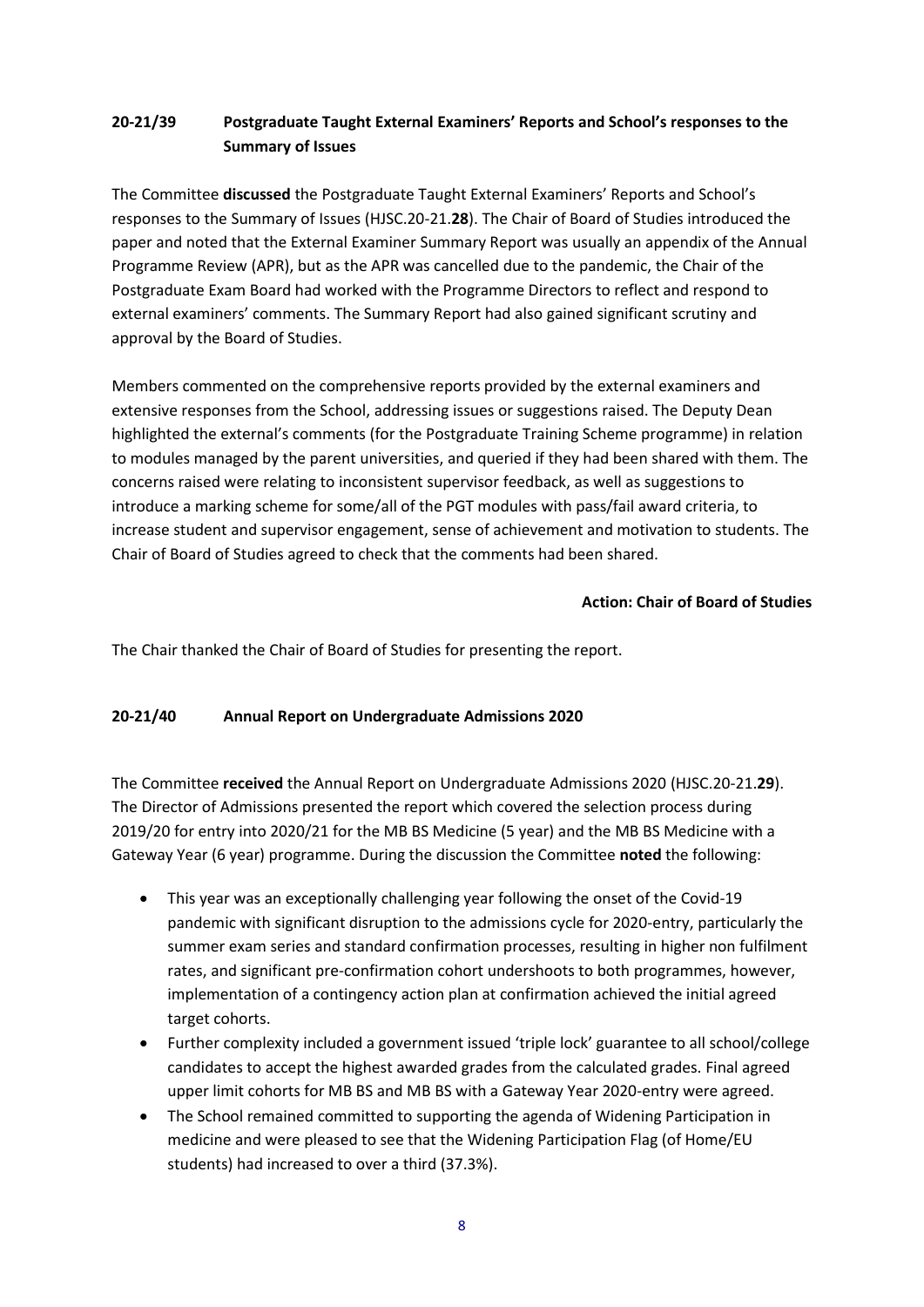- The gender balance of the 2020-entry MB BS cohort showed more female students than male students largely reflecting application rates rather than the selection process, however the proportion of male students had increased compared to last year.
- The proportion of local students admitted had increased compared to last year and may reflect the increasing numbers of students engaged in Outreach programmes.

The Student Recruitment and Admissions (SRA) Team were continuing to focus on:

- Supporting social mobility, equality and fairness by being involved in evidence-based Widening Participation activity;
- Increasing the number of people entering medicine from the local area;
- Increasing the male student cohort;
- Academic tariff to recruit students of the highest possible academic ability;
- Improving the conversion rates.

The Committee commended the SRA Team for their significant work during such a challenging time and thanked University and Medical School colleagues, and medical student ambassadors for their invaluable support and contribution to the admissions cycle.

The Chair thanked the Director of Admissions for presenting the report.

## **20-21/41 Annual Report of the HYMS Ethics Committee**

The Committee **received** for information the Annual Report of the HYMS Ethics Committee submitted to the Ethics Committees of the Universities of Hull and York (HJSC.20-21.**30**). The annual reporting process usually took place in autumn/spring but was delayed due to the pandemic. The Committee **noted** that consenting and group discussions of participants in studies during the pandemic were a challenge, however most of the studies adapted the methodology to online/virtual platforms after appropriate amendments to their studies.

## **20-21/42 Dates of meetings in 2020/21**

Wednesday 30th June 2021, 10:00-12:00, to be held by zoom

## **The dates for the meetings of the next academic year 2021/22:**

(The Secretary would confirm the format of the meetings in due course)

- Wednesday 10th November 2021, 14:00-16:00
- Thursday 27th January 2022, 10:00-12:00
- Wednesday 6th April 2022, 10:00-12:00
- Thursday 30th June 2022, 10:00-12:00